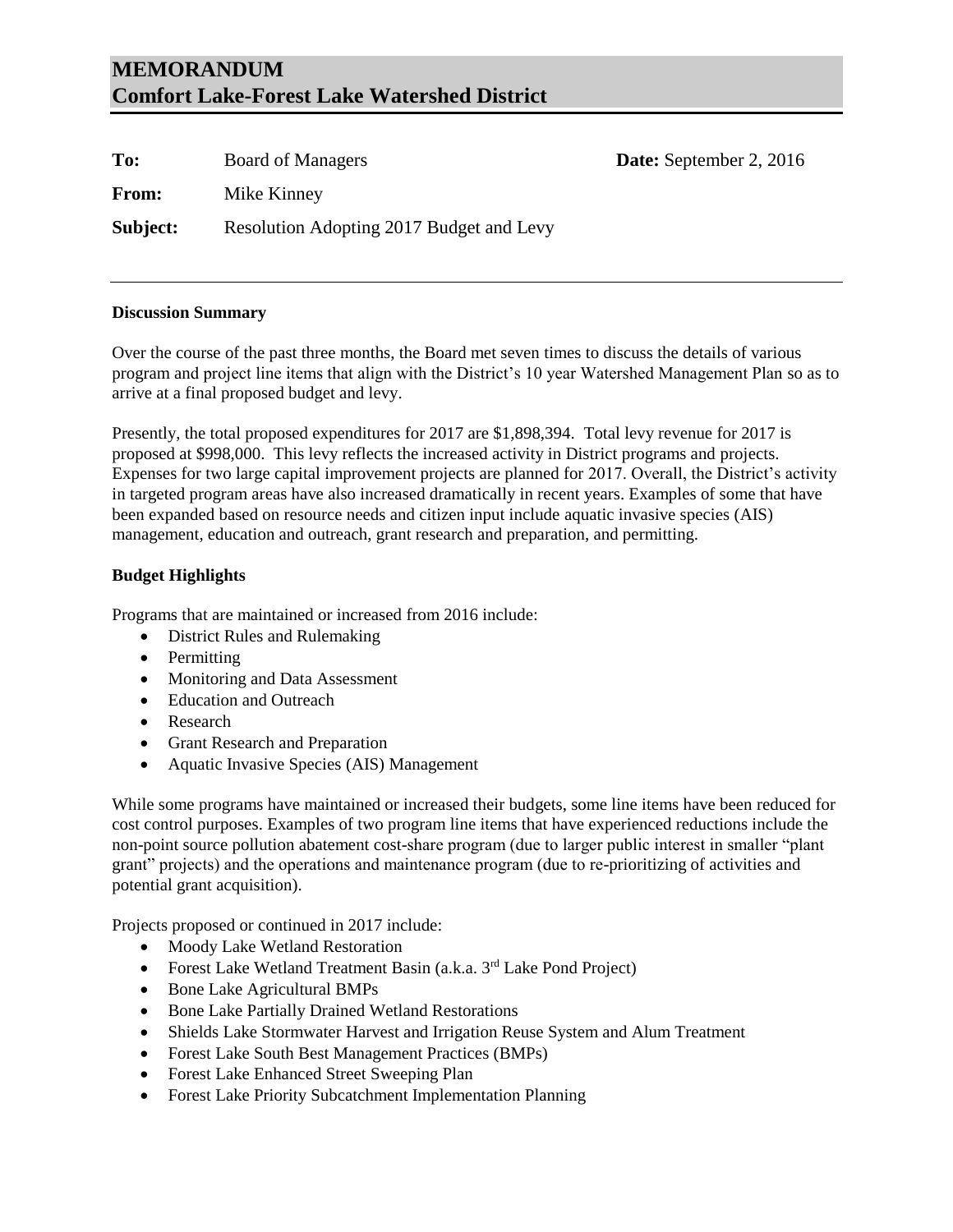# **MEMORANDUM Comfort Lake-Forest Lake Watershed District**

From the list of projects itemized above, the first three are currently underway with the main construction of the first two planned for early 2017. The remaining projects have been identified as high priority and grant funding is being sought for all of them so as to be implemented starting in 2017. The Board of Water and Soil Resources grant committee is currently reviewing these grant proposals from the District and will give their recommendations for funding in December.

Again, the total proposed expenditures for 2017 are \$1,898,394. This represents about a 5% increase over the projected yearend expenditures for 2016 but far less than original 2017 projections. The reduction in potential expenditures was largely due to two factors: a more conservative project grant accounting strategy and re-prioritization in several budget line items.

Total levy revenue for 2017 is proposed at \$998,000 to fund the implementation of high priority programs as well as projects with the greatest calculated nutrient reductions. This levy represents an increase from 2016 but is partially offset by an increase in property values. A summary of the tax impact for residents within the CLFLWD in each of the adjoining counties is listed below.

| <b>Tax Impact Increase from 2016</b> |                        |                                              |  |  |  |  |
|--------------------------------------|------------------------|----------------------------------------------|--|--|--|--|
|                                      | Increase per<br>\$100K | Increase for<br>Average<br><b>Home Value</b> |  |  |  |  |
| <b>Washington County</b>             | \$6.46                 | \$21.56                                      |  |  |  |  |
| Chisago County                       | \$6.09                 | \$19.96                                      |  |  |  |  |

On a related note, the Board President is required to announce the date of the regular meeting at which the Board will have an agenda item to receive any further comment on the budget or levy. A reminder that the Board may reduce the levy if it chooses, but may not increase the levy. In 2015, public comments on the 2016 budget and levy were received during the November 19<sup>th</sup> regular board meeting. This year, we propose that public comments are received at the November  $17<sup>th</sup>$  regular board meeting.

| <b>Attached:</b> | 2017 Final Proposed Budget                              |
|------------------|---------------------------------------------------------|
|                  | Resolution 16-09-01 to Adopt 2017 Budget and Tax Levies |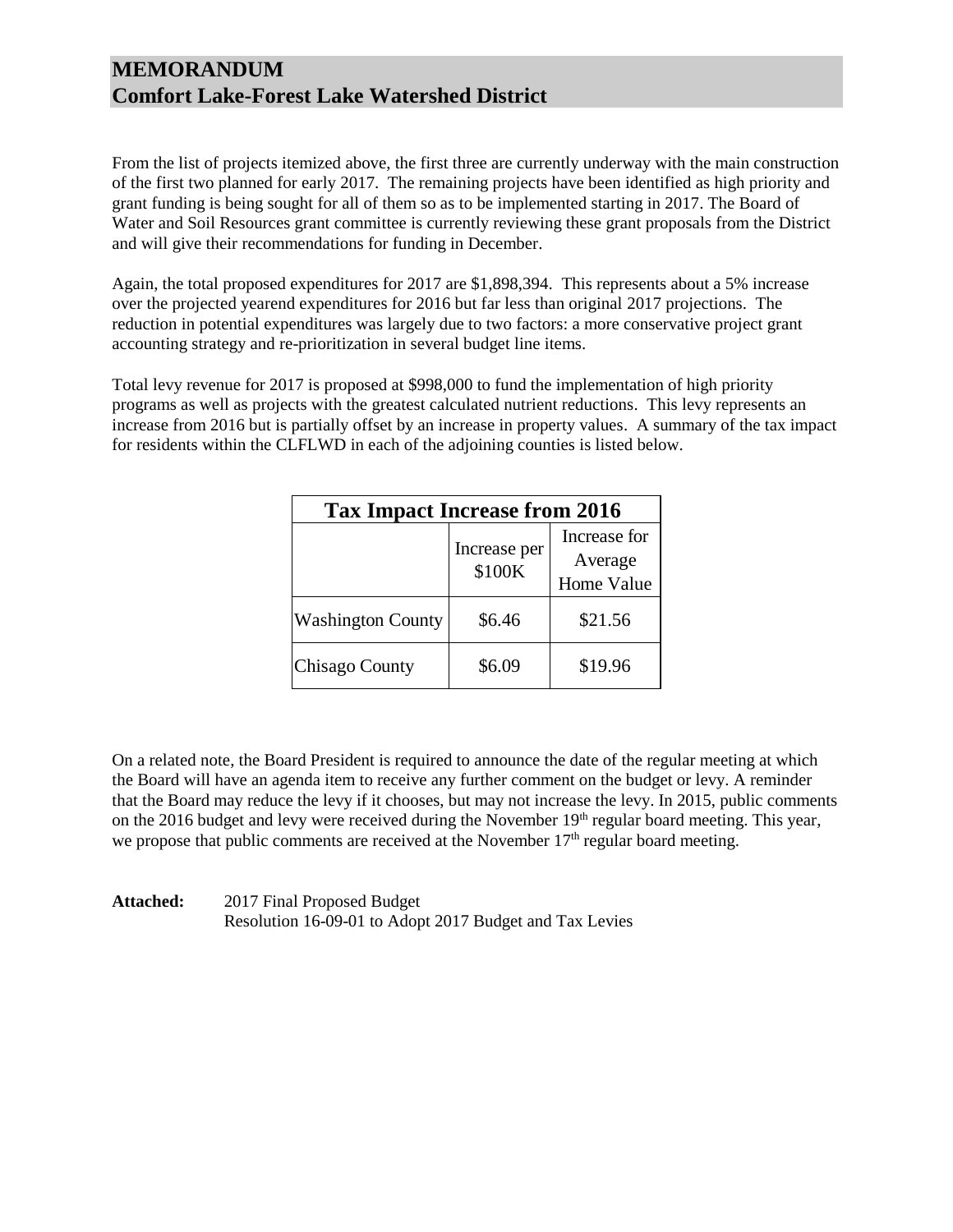#### **RESOLUTION 16-09-01**

## **COMFORT LAKE - FOREST LAKE WATERSHED DISTRICT BOARD OF MANAGERS**

## **RESOLUTION TO ADOPT 2017 BUDGET and TAX LEVIES**

Manager \_\_\_\_\_\_\_\_\_\_\_ offered the following resolution and moved its adoption, seconded by Manager\_\_\_\_\_\_\_\_\_\_\_:

**WHEREAS**, Minnesota Statutes Sections 103D.911 and 103D.915 require that on or before September 15 of each year, the Board of Managers adopt a budget for the next year; decide on the total amount necessary to be raised from ad valorem tax levies to meet the watershed district's budget; and certify to the auditor of each county within the watershed district the county's share of the tax;

**WHEREAS**, pursuant to Minnesota Statutes Section 103D.911, the Comfort Lake-Forest Lake Watershed District Board of Managers held a public hearing, duly noticed, on September 8, 2016, for the purpose of receiving public comment on the proposed budget and levy, and the Board has given due consideration to comment provided;

**THEREFORE BE IT RESOLVED,** that a 2017 budget of \$1,898,394 is adopted, to be funded by carryover, reserves, grants and interest of \$900,394 and a watershed-wide ad valorem levy of \$998,000.

**BE IT FURTHER RESOLVED,** that a watershed-wide ad valorem levy in the total amount of \$998,000 is certified for the year 2017 and encompasses the following, each to be allocated between Chisago and Washington Counties in proportion to the net tax capacity of that part of the watershed lying within each county:

A levy of \$250,000, constituting not more than 0.048 percent of estimated market value, for the purpose of paying the General Fund expenses of the District as provided by Minnesota Statutes Section 103D.905, subdivision 3;

A levy of \$742,000, as authorized by the Metropolitan Surface Water Management Act, Minnesota Statutes Section 103B.241, for the purpose of paying the increased costs of preparing a watershed management plan and implementing the projects in that plan;

A levy of \$6,000, for the purpose of paying the premium costs of liability insurance as provided by Minnesota Statutes § 466.06.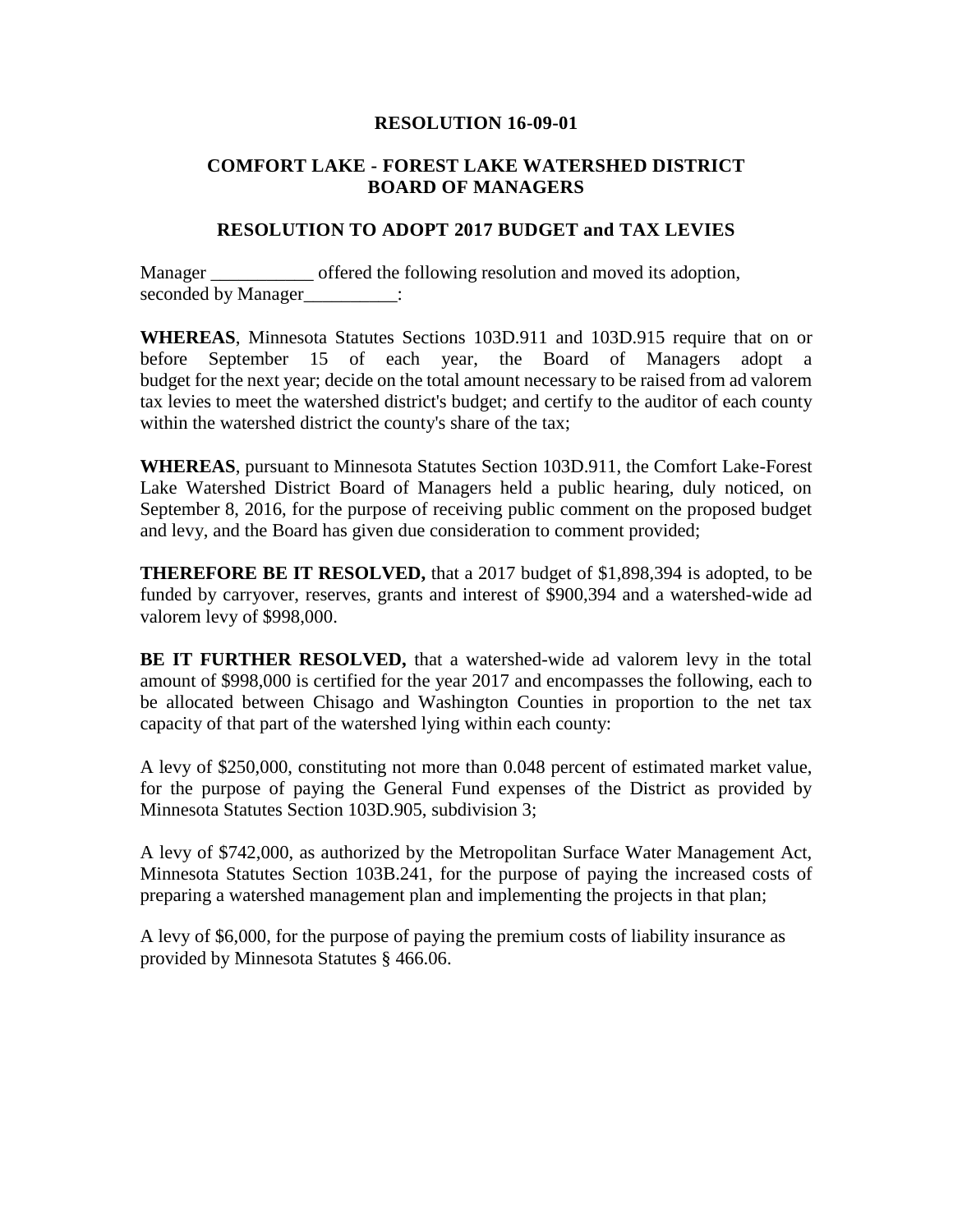**BE IT FINALLY RESOLVED**, that the District Administrator is directed to certify to the auditors of Chisago and Washington Counties each County's share of the District's ad valorem tax levy, by September 15 and otherwise in accordance with Minnesota Statutes section 103D.915.

The question was on the adoption of the Resolution and there were  $\equiv$  yeas and  $\equiv$  nays as follows:

|                 | Yea | Absent |
|-----------------|-----|--------|
| <b>ANDERSON</b> |     |        |
| <b>MOE</b>      |     |        |
| <b>SCHMALTZ</b> |     |        |
| <b>SPENCE</b>   |     |        |
| <b>MCNAMARA</b> |     |        |

Upon vote, the Chair declared the Resolution \_\_\_\_\_\_\_\_\_\_.

Dated: September 8, 2016

Wayne Moe, Secretary

\* \* \* \* \* \* \* \* \* \* \*

I, Wayne Moe, Secretary of the Comfort Lake - Forest Lake Watershed District, do hereby certify that I have compared the above resolution with the original thereof as the same appears of record and on file with the District and find the same to be a true and correct transcript thereof.

IN TESTIMONY WHEREOF, I have hereunto set my hand this 8th day of September, 2016.

Wayne Moe, Secretary

\_\_\_\_\_\_\_\_\_\_\_\_\_\_\_\_\_\_\_\_\_\_\_\_\_\_\_\_\_\_